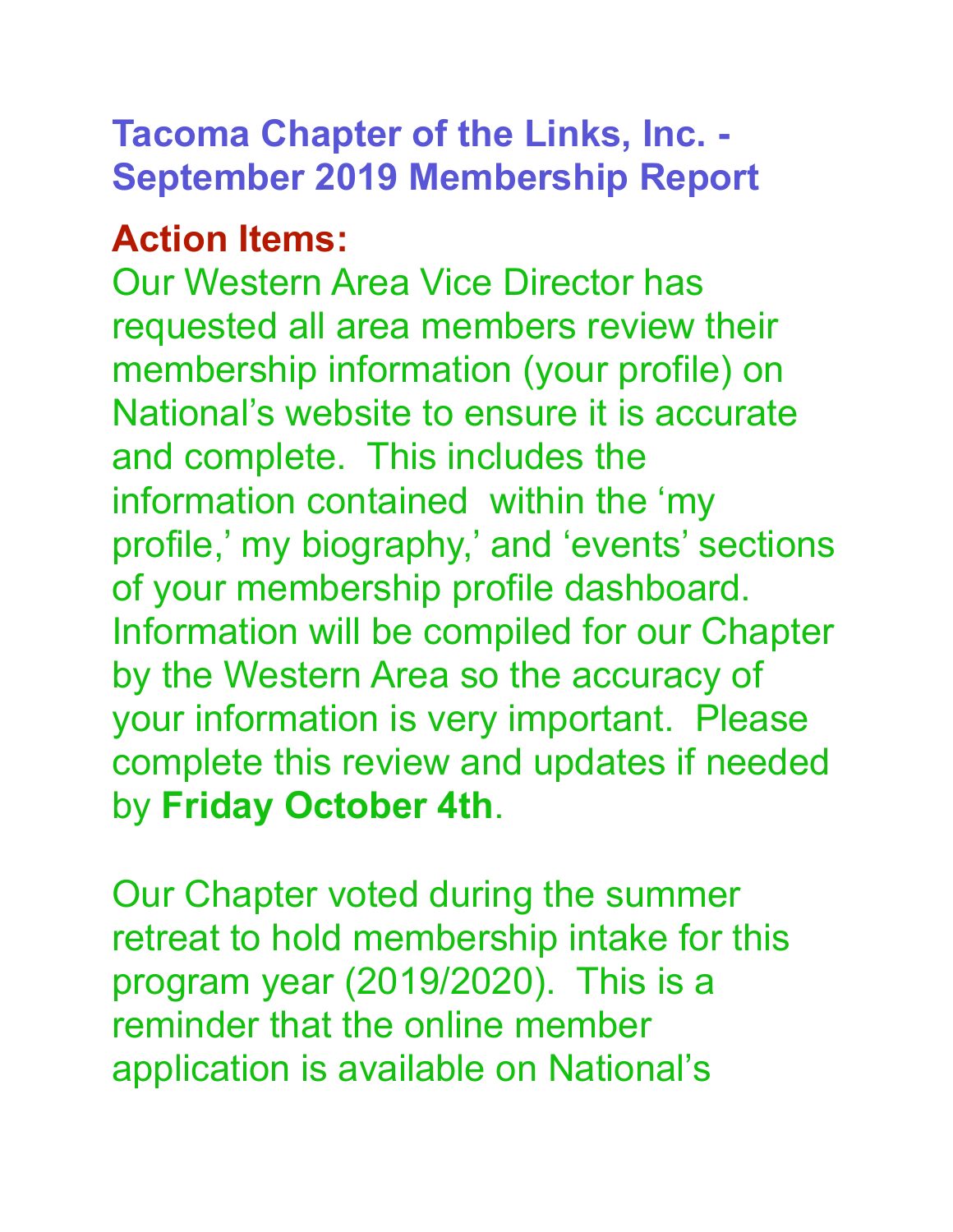website within the members-only tab - Sponsor New Member section. If you have

a candidate you'd like to submit for consideration please complete the form at your earliest convenience. We'd like to be in a position to discuss the candidates during our November Business Meeting. Below are the various categories on the form for you to complete should you bring an individual forward for consideration:

- **• Occupation:**
- **• Qualifications:**
- **• Interpersonal Qualities:**
- **• Documented Record of Community Service:**
- **• Honors and Awards:**
- **• Community and Civic Involvement:**
- **• Hobbies and Interests:**
- **• Additional Information:**